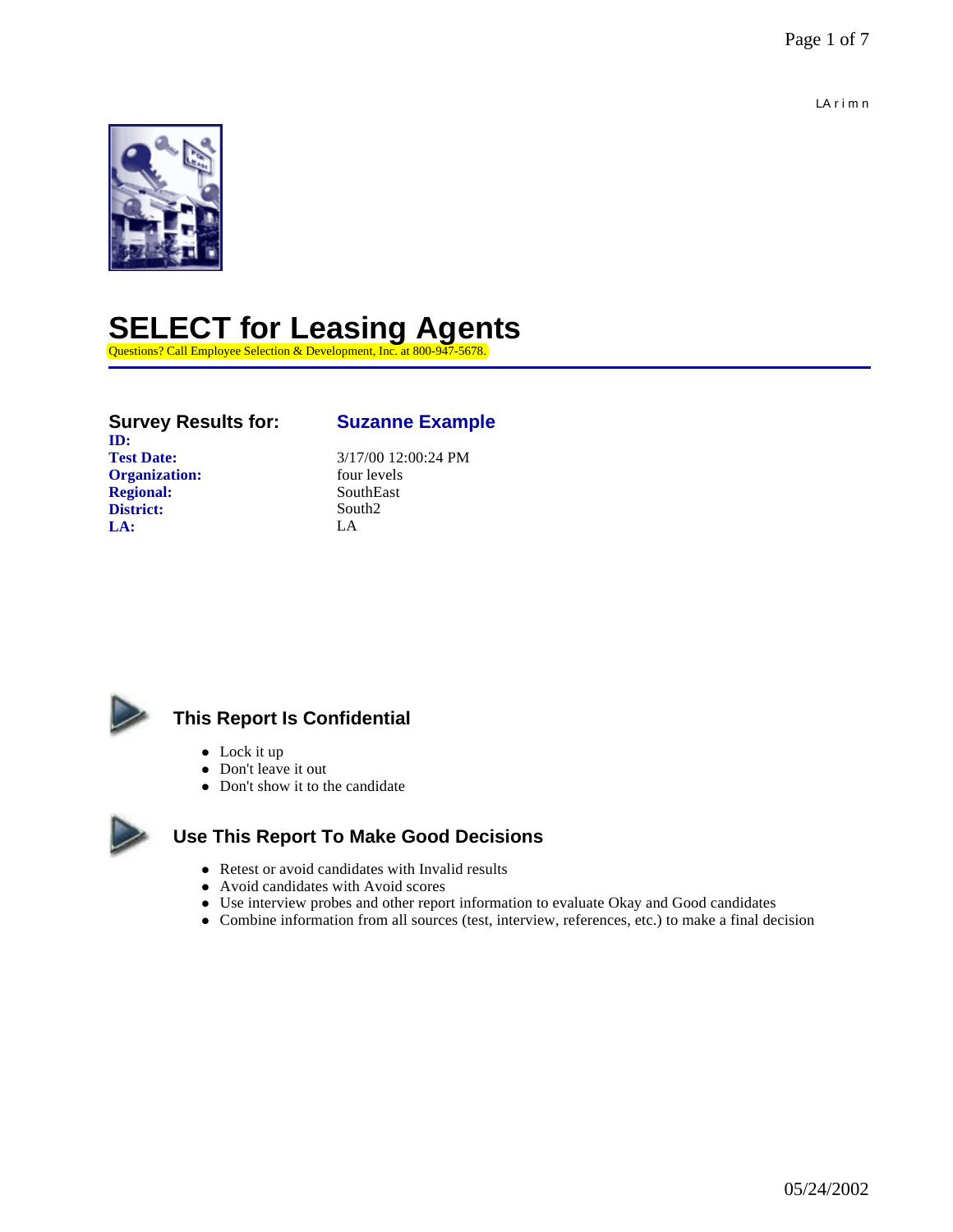# **Results**

### **Random Response:**

A check for random responding. If Invalid, the candidate could not or did not read the test well enough to avoid responding randomly, and these results should not be used.

| l Random | Valid Invalid |
|----------|---------------|
|          |               |

### **Integrity Index:**

A measure of the candidate's attitudes about personal integrity and work ethic.

|              | Avoid | Okay     | Good      |
|--------------|-------|----------|-----------|
| Score:<br>12 |       |          |           |
|              | 0-8   | $9 - 11$ | $12 - 13$ |

### **Leasing Agent Math Score:**

A basic measure of the type of math and numerical reasoning skills required in the typical leasing agent job.

|              | <b>Needs Training</b> | Okay      |  |
|--------------|-----------------------|-----------|--|
| Score:<br>14 |                       |           |  |
|              | $0 - 10$              | $11 - 15$ |  |

### **Performance Index:**

A measure of the traits associated with successful performance in this job.

|              | Avoid    | Okay      | <b>Better</b> |  |
|--------------|----------|-----------|---------------|--|
| Score:<br>13 |          |           |               |  |
|              | $0 - 11$ | $12 - 17$ | $18 - 25$     |  |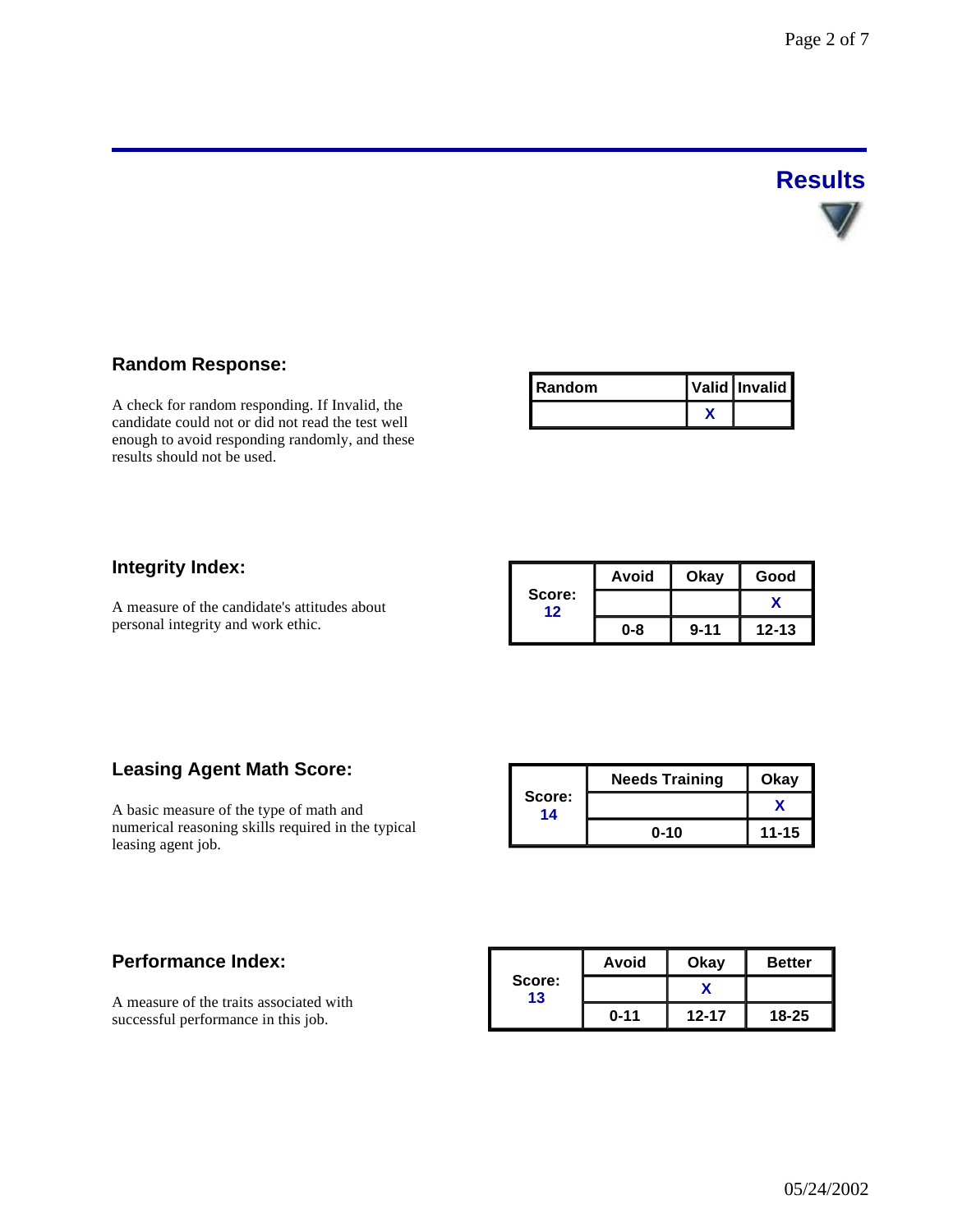### **Details**



The table presents the candidate's scores for each sub-scale of the Performance Index.

Flagged areas should be probed in the interview.

| <b>Subscale</b>                                                                       | Okay | Flag* |  |  |
|---------------------------------------------------------------------------------------|------|-------|--|--|
| <b>Energy</b><br>(activity level; action orientation)                                 |      | x     |  |  |
| <b>Assertiveness</b><br>(enjoy asserting influence over others)                       | x    |       |  |  |
| <b>Positive Sales Attitude</b><br>(positive attitude about the customer & sales)      | X    |       |  |  |
| <b>Social Comfort</b><br>(at ease with, enjoy social interaction)                     | x    |       |  |  |
| <b>Accommodation to Others</b><br>(willingness to accommodate the desires of others)  | X    |       |  |  |
| <b>Frustration Tolerance</b><br>(remain emotionally positive in spite of frustration) | X    |       |  |  |
| <b>Criticism Tolerance</b><br>(accept criticism constructively)                       | X    |       |  |  |
| Self-Reliance<br>(work independently)                                                 | X    |       |  |  |
| <b>Acceptance of Diversity</b><br>(tolerance of others different from self)           | x    |       |  |  |
| *If flagged, see interview probe suggestion(s) in later section.                      |      |       |  |  |

### **Job Task Responses:**

| How willing are you to                                           | Would do<br>it<br>and enjoy<br>it | Would do<br>it | Would do it.<br>but<br>not like it | Would not<br>want<br>to do it | Would<br>not<br>do it |
|------------------------------------------------------------------|-----------------------------------|----------------|------------------------------------|-------------------------------|-----------------------|
| Work evenings or nights?                                         |                                   | X              |                                    |                               |                       |
| Work weekends?                                                   |                                   |                | X                                  |                               |                       |
| <b>Work holidays?</b>                                            |                                   | X              |                                    |                               |                       |
| Commit to being on time, every time?                             | X                                 |                |                                    |                               |                       |
| Walk around, climb stairs and go outside<br>in any weather?      |                                   | X              |                                    |                               |                       |
| Serve or assist a wide variety of<br>customers?                  |                                   | X              |                                    |                               |                       |
| Influence others to make a decision?                             |                                   | X              |                                    |                               |                       |
| Work cooperatively with others?                                  | X                                 |                |                                    |                               |                       |
| Do math (add, subtract, multiply & divide)<br>with a calculator? |                                   | X              |                                    |                               |                       |
| Operate office machines?                                         | X                                 |                |                                    |                               |                       |
| Answer the phone, respond to requests &<br>provide information?  |                                   | X              |                                    |                               |                       |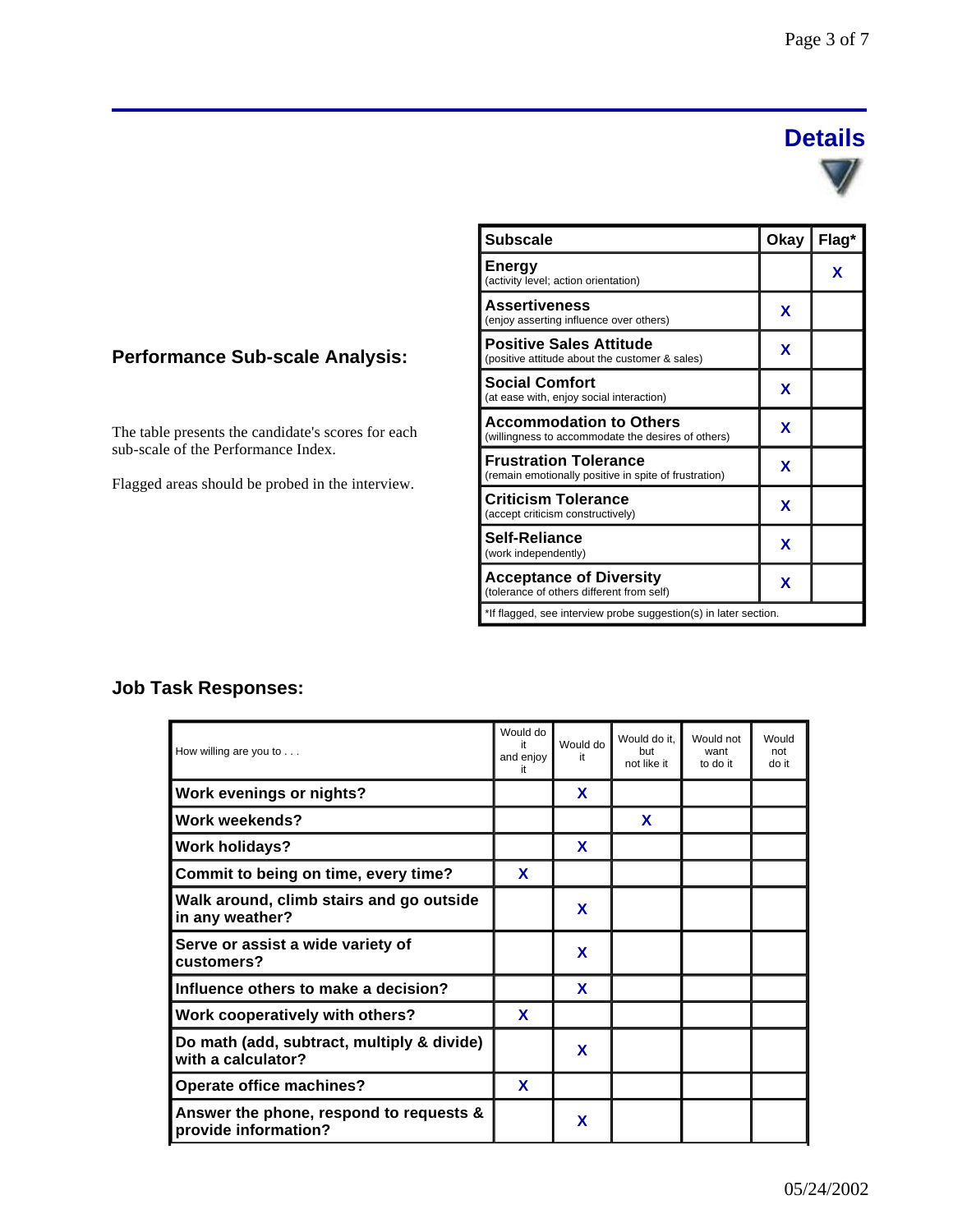The table above reports the candidate's stated willingness to do tasks commonly required in jobs similar to this one. Indications of reluctance should be probed during the interview.



### **Preparation:**

- Review the application form
- $\bullet$  Review the SELECT test results

### **STEP 1: Open the Interview**

Hello, my name is \_\_\_\_\_\_\_\_\_\_\_\_ and I'm the \_\_\_\_\_\_\_\_\_\_\_\_\_(your position). We're glad that you are interested in this position. The purpose of this interview is to learn more about you and your work experiences. I will be asking you some questions about your likes and dislikes, your goals, etc. You will probably see me jotting down some notes -- that's to help me remember better what you said after the interview is over. There are no correct or incorrect answers, what we want is to learn more about you. At the end, I'll leave some time to answer any questions you might have. If you are ready, we can begin.

### **STEP 2: Review the Application and Investigate Potential Problem Areas**

- All blanks completed? Employment gaps?
- $\frac{\text{Several jobs in the last 2 years?}}{\text{Vague reasons for leaving job(s)?}}$
- 

\_\_\_Application signed? \_\_\_Extremely high or low earnings? \_\_Can complete all essential functions?

#### *Example Questions:*

I see that you were unemployed from \_\_\_\_\_to \_\_\_\_\_. Please tell me about this period of unemployment.

I see that you left your previous employer for personal reasons. Would you explain further?

I noticed that you have changed jobs frequently in the recent past. Why?

### **STEP 3: Review SELECT Flags and Begin In-depth Questions**

While asking the following interview questions, be sure to listen and probe in the following areas highlighted by SELECT: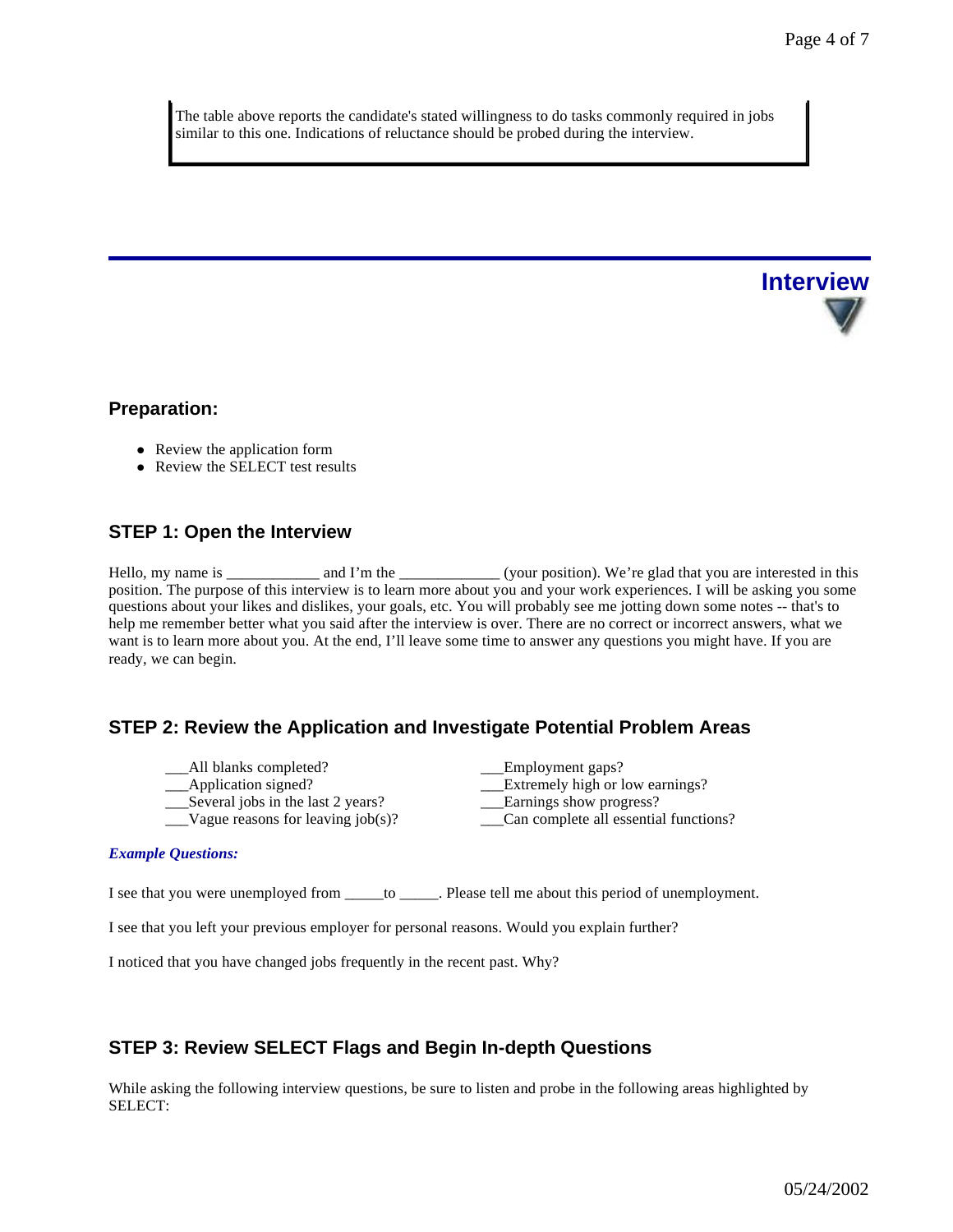• Low Energy Level

**1.** Tell me about your responsibilities in your previous (or current) job. Which did you like most and why? Also, which did you like the least and why? *(Listen for relevant work experience and likes and dislikes that may or may not fit this job.)*

**2.** Why are you considering leaving or why did you leave your current/last job? *(Listen for reliability, job fit.)*

**3.** What attracts you to this job with our company? Why? *(Listen for a desire to work with people as well as an interest in your organization.)* 

**4.** How do you (or would you) try to show each customer or client that he or she is important? *(Listen for positive attitude toward others.)*

**5.** How do you (or would you) influence someone who does not seem to be interested in the apartments you have available? *(Listen for ability to be assertive and persuasive, to overcome objections in a respectful manner.)*

**6.** Tell me about a time when you had to deal with a very difficult and demanding person in your work. *(Listen for maturity and an ability to handle frustration without becoming upset or emotional.)*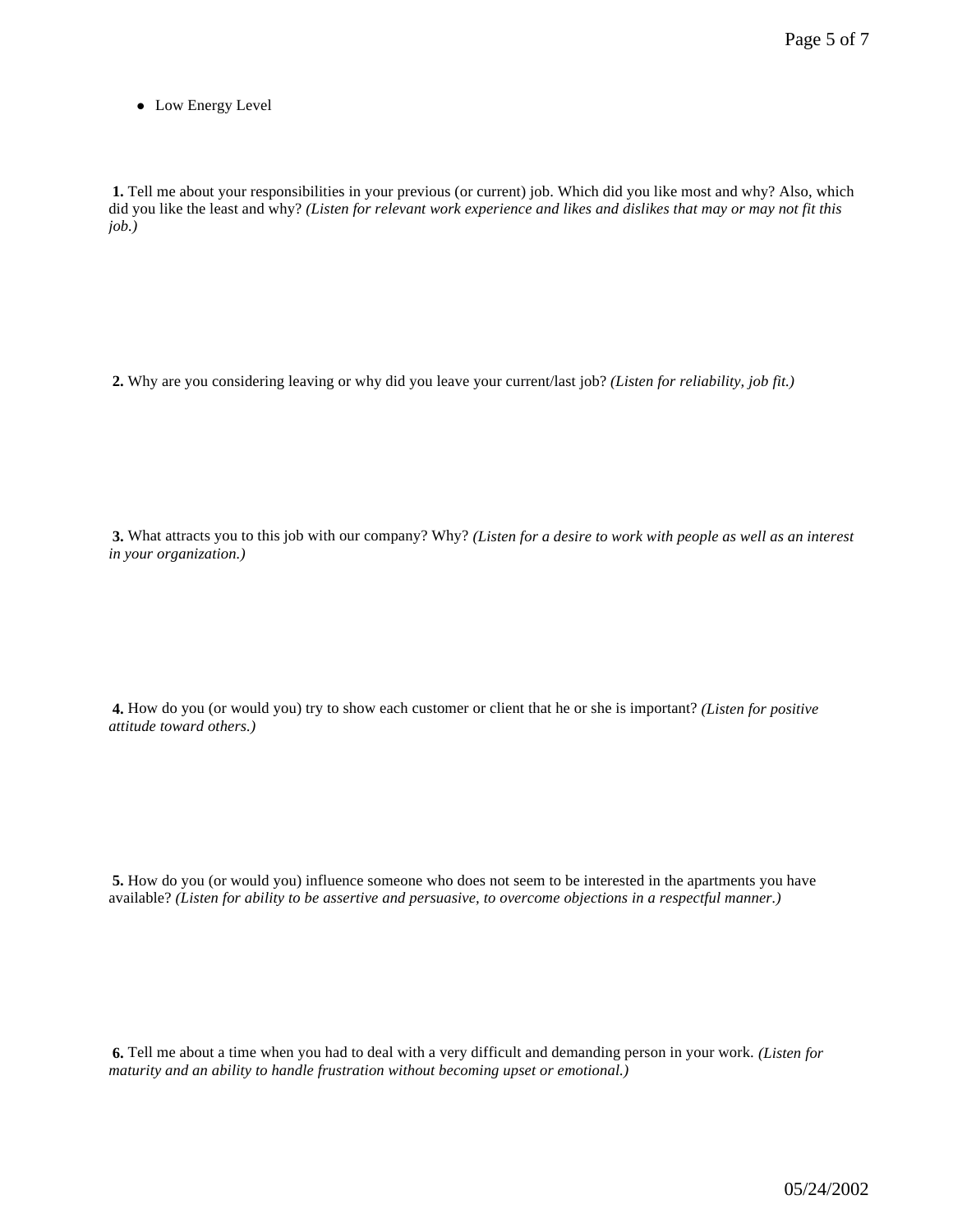**7.** Give me examples of how you handle work during hectic/busy times. How do you keep track of the things that need to be done? *(Listen for responsibility and comfort with a demanding schedule.)*

**8.** What type of supervisor do you like best? What are the kinds of things you like a supervisor to do for you? *(Listen for both self-reliance and ability to accept direction from others.)*

**9.** What would you like me to remember that will convince me (us) that you are the right person for this job?

*If you are still concerned about the Performance Flag areas, here are some additional questions to ask:*

*Low Energy Level:* Describe your preferred pace. In what types of work situations would you like to be more energetic? (Listen for answers that suggest that the candidate can't handle the pace of the job, or can't self-start to get the job done.)

### **STEP 4: Conclude the Interview**

Those are all the questions that I have for you. I appreciate the time that you have given to me. Is there anything that you would like to ask me?

### **STEP 5: Make the Hiring Decision**